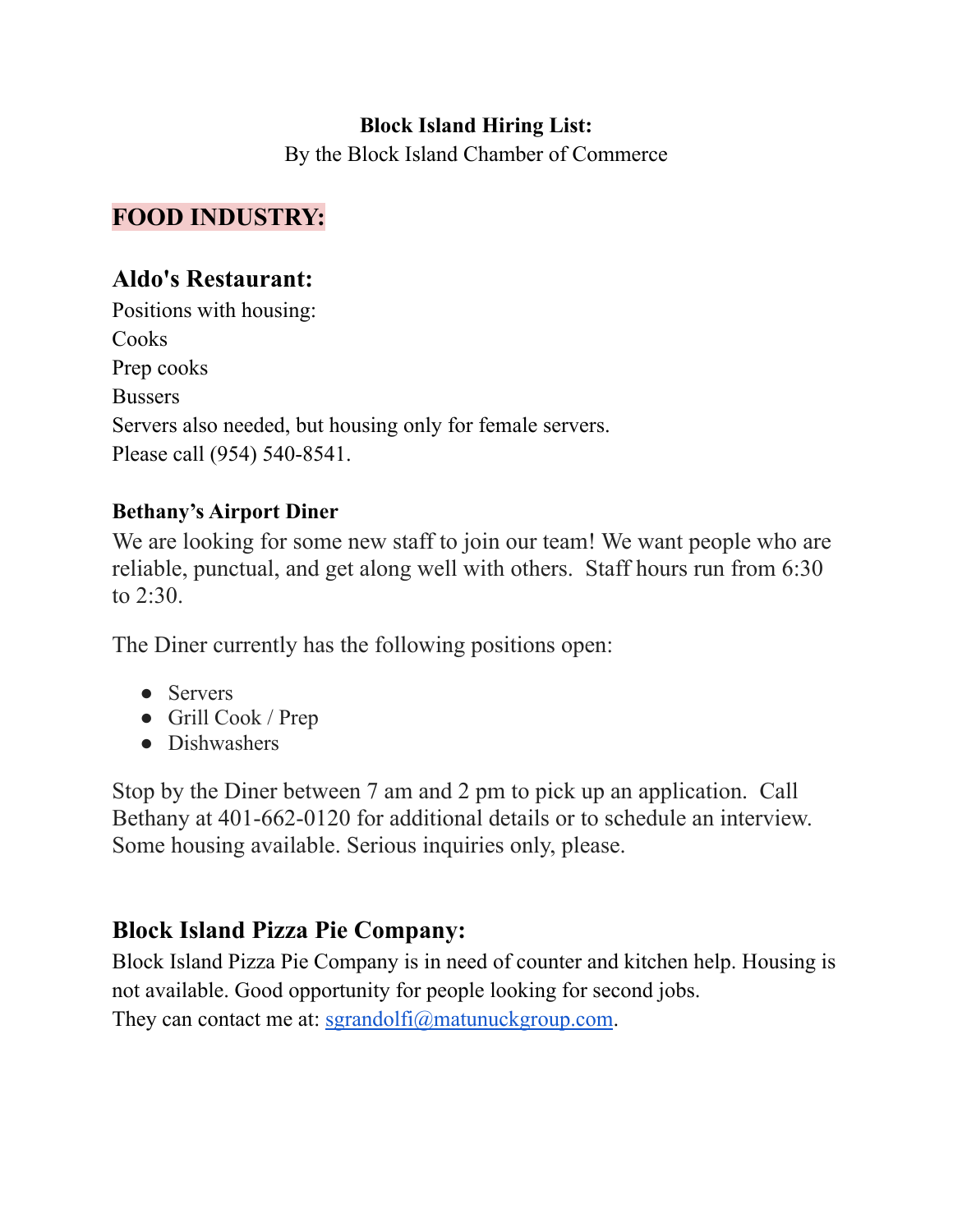# **Dead Eye Dick's:**

Dead Eye Dick's is hiring **Cooks** Dishwashers Gardeners All positions have housing available for full time employees.

If Interested contact Jessica Wronowski 860.460.4580 jessica.wronowski@gmail.com

# **Dick's Fish:**

Fish Market help: Counter help/fishmonger All positions have housing available for full time employees.

# **Dune & Bluff's:**

Dune & Bluffs is looking for employees for the summer season! We're a small coffee/gelato shop with a fun culture and exciting work environment. We are looking for baristas (no experience necessary)

Reach out to Chaz at chazmvest@gmail.com if you are interested. No housing

# **Ernie's Breakfast Restaurant:**

Ernie's Breakfast Restaurant is hiring for the 2022 season.

- Line cooks
- Bussers
- Dishwasher
- Hostess

Sorry no housing but a great second job. Positions are from 8 am to 1 pm Email charlie35.mq.mq@gmail.com Or call ( 401) 207-9231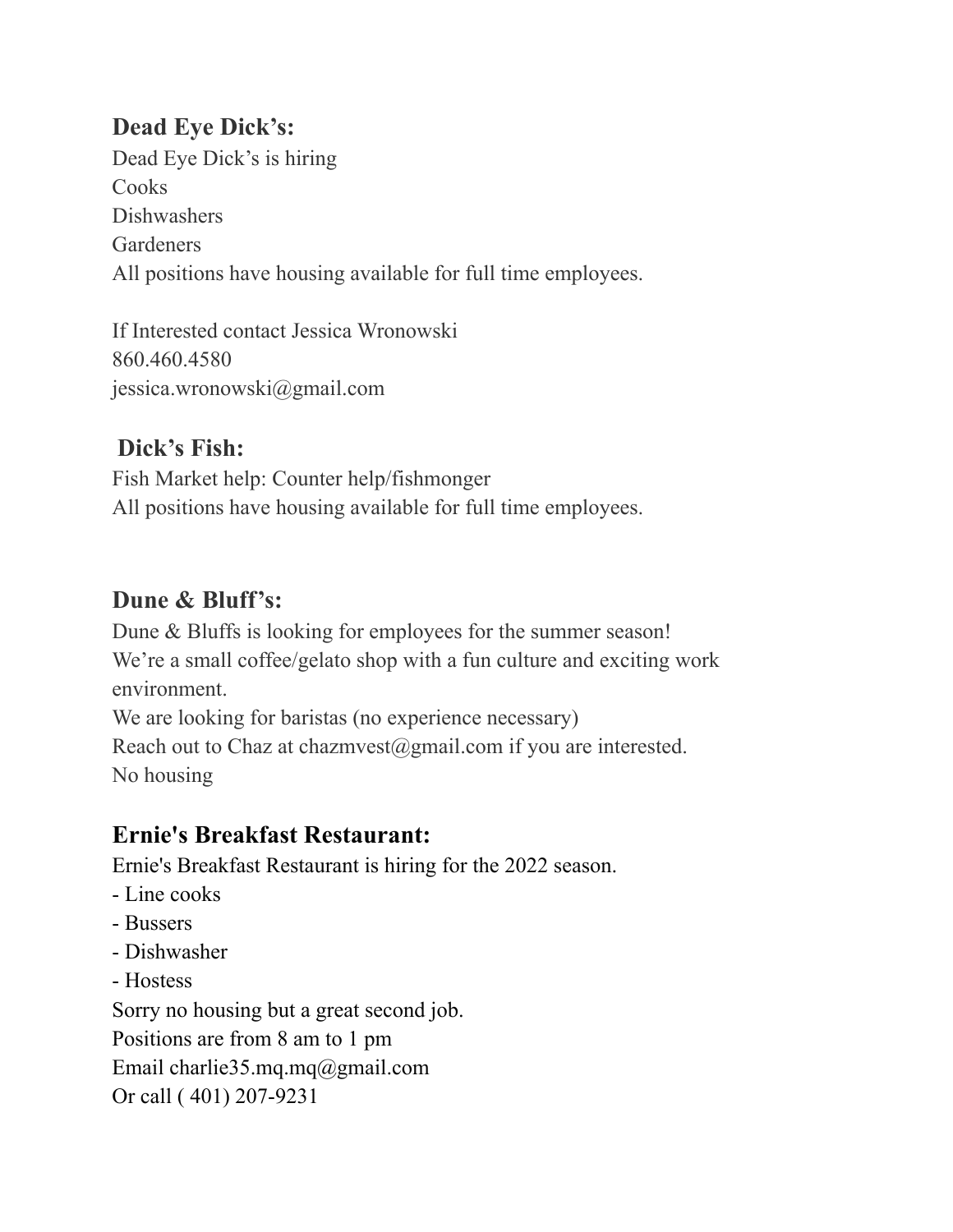# **Los Gatitos and Winfield's:**

Los Gatitos and Winfield's are hiring cooks/line cooks

**Los Gatitos** is a fast-paced Tex-Mex restaurant located on the deck of the historic Yellow Kittens Tavern on Block Island, RI. **Winfield's,** located on the same property, is a fine-dining restaurant featuring a sophisticated menu influenced by French and Italian cuisines—with a Southern twist. Both restaurants are favorite destinations for locals and tourists alike.

We have a fantastic team of creative, positive-thinking, and fun-loving individuals who love food! **We provide on-site housing for our kitchen team!**

Daily duties will consist of, prep, production and hotline work.

### **Requirements**

- Basic understanding of knife handling skills.
- Knowledge, and compliance with safety, sanitation and food handling procedures.
- Previous prep cook experience preferred, but will consider training the right individual.
- Ability to take direction.
- Ability to work in a team environment.
- Must maintain consistency and productivity.
- Commitment to quality service, and food and beverage knowledge.
- Ability to physically handle knives and other sharp, heavy or potentially dangerous items.
- Ability to perform cutting skills on work surfaces, 3 to 4 feet in height.
- Proper usage and handling of various kitchen machinery to include ovens, stoves, fryer, mixers, and other kitchen related equipment.

**We offer competitive wages and great employee perks!** For more information, please call or text Kristen: 401-374-3378 or email [yellowkittensbi@gmail.com](mailto:yellowkittensbi@gmail.com)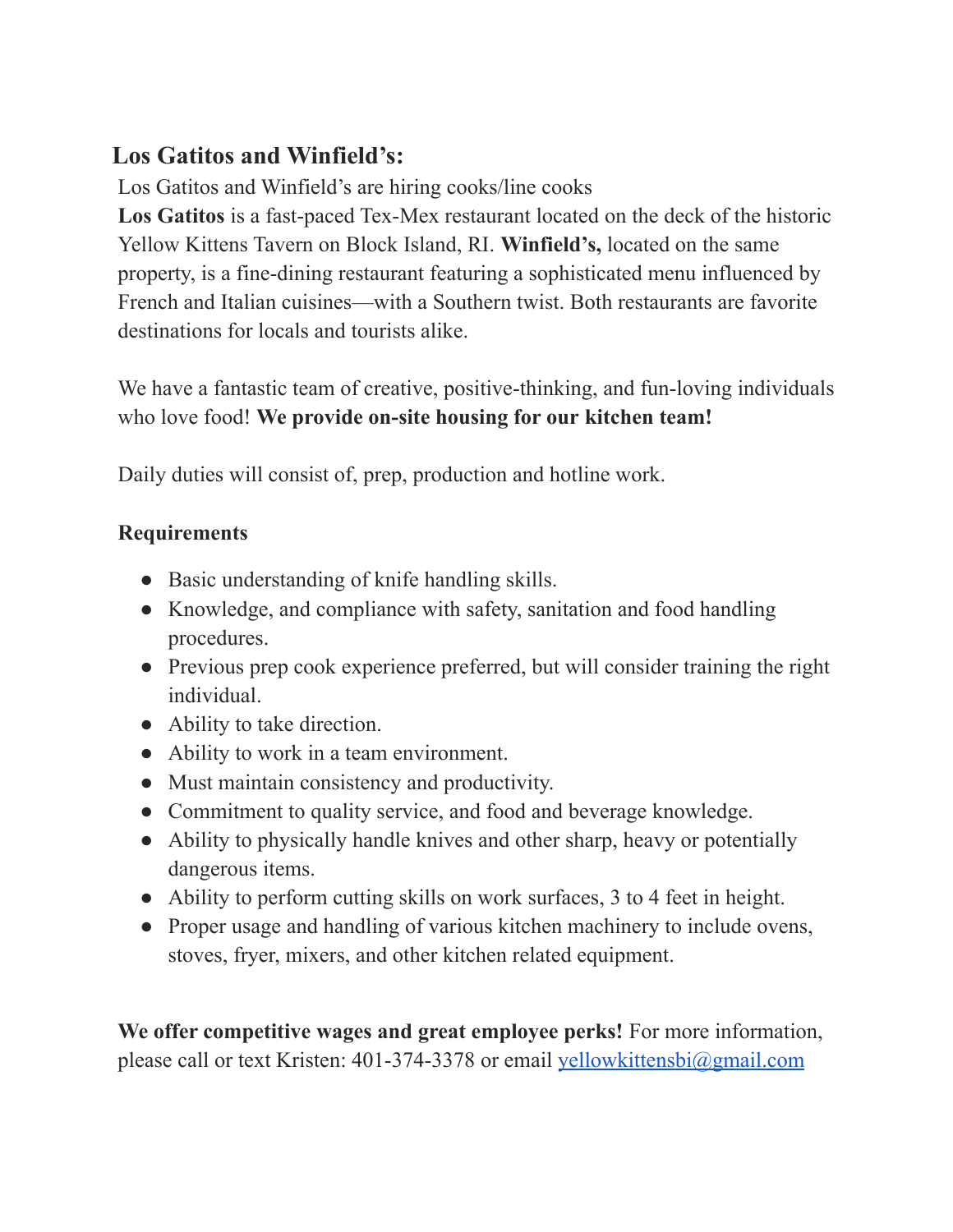## **Mohegan Restaurant and Bar:**

Line Cooks Servers **Dishwashers Bussers** Housing available. Contact person Aleksandra Jones, email mohegan213water@gmail.com

# **Old Post Office Bagel Shop:**

Looking for a Bagel Bakers (no experience necessary) (we will train) Counter servers. Good pay and Tips! Looking for some hard-working locals :) and summer visiting workers. For interested individuals and more detailed information, email or text your questions and any information about yourself, alibrownbi@yahoo.com 401-374-5265

# **Poor People's Pub and TigerFish:**

Poor People's Pub is hiring! Experienced wait staff needed. Housing available for the right fit. Must be able to handle fast paced environments. Must be available ASAP through October. Email resumes to poorpeoplespubbi@gmail.com or stop in at the Pub!

TigerFish is hiring servers + cooks for the 2022 season. Must be hospitality focused, have an interest in Asian style cuisine and be able to thrive in a fast paced environment. Housing is available for full season staff only (May through October).

Host + Food Runner openings available without housing.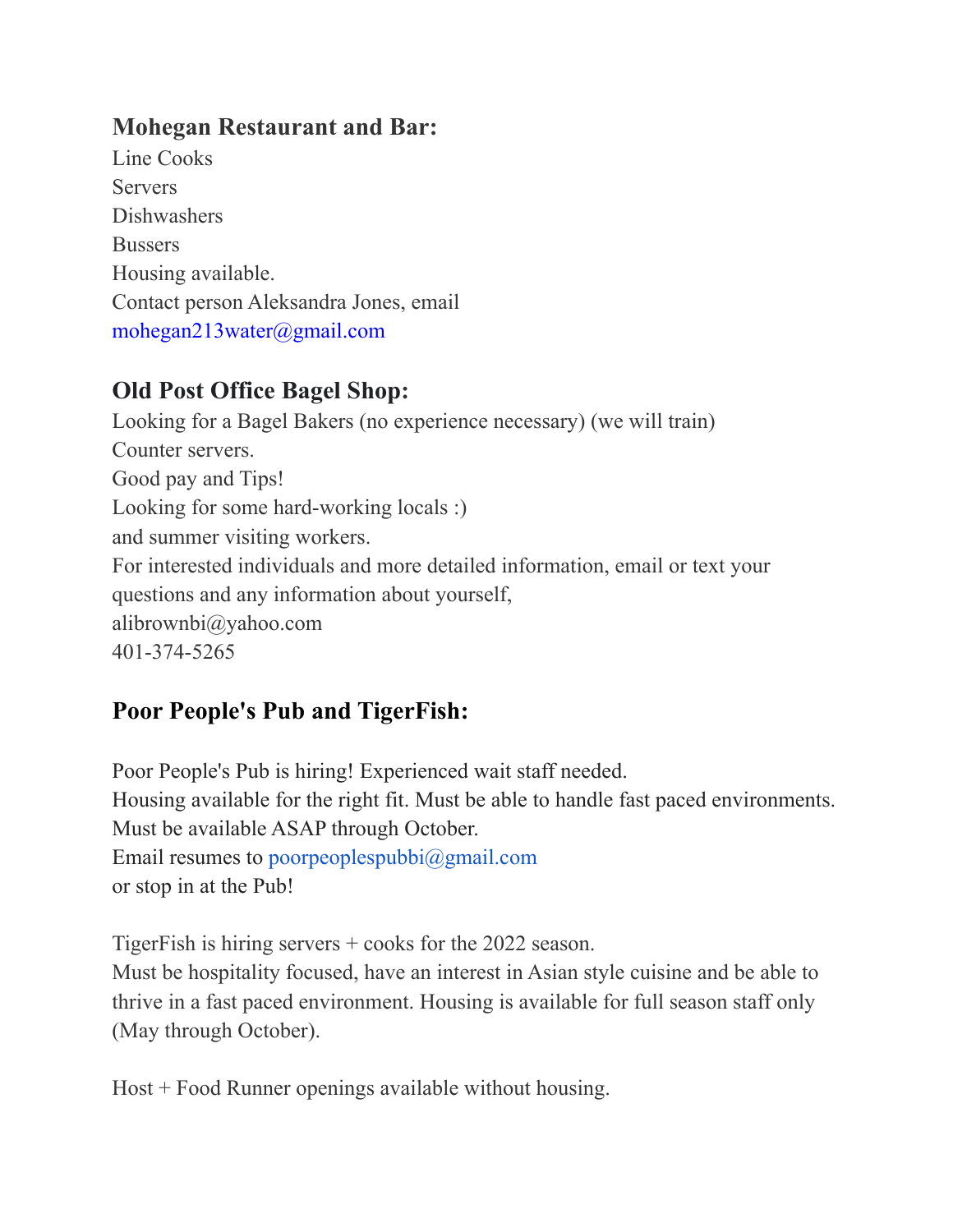Please email cover letters and resumes/references to PoorPeoplesPubBI@gmail.com and TigerFishBI@gmail.com. Check us out on instagram  $\omega$  poorpeoples pubbi $\omega$ tigerfish bi Looking forward to another busy season!

### **Southeast Light Delights Food Truck**

The Southeast Light Delights food truck is hiring! We're looking for fun, can-do folks to staff the truck and do all the things including taking orders, cooking and serving customers. We're open daily 11-5 and are very flexible so it's a perfect gig for someone looking to maximize their summer income. We are happy to consider temporary positions especially after August 10. if you're on vacation and sick of your parents/children and want some thing fun to do, this is the job for you!

Motivated and fun employees can make more than 25.00hr with pay and tips. No housing and no age requirement but younger candidates will need working papers.

Reply to this email or text/call 401-487-0422.

### **Southeast Lighthouse**

Southeast Lighthouse is looking for new staff to give museum tours to visitors this summer. Ideal candidates will have an interest in history, enjoy speaking with people and be willing to climb the newly restored lighthouse tower for public tours. Full time and part time shifts are available. Hours 10am to 4pm. Great resume builder or day job. Please contact Lisa Nolan at: selightkeeper@gmail.com or call and leave a message at: 401-466-9721 for more details.

### **The Cracked Mug:**

Cracked Mug is currently hiring for: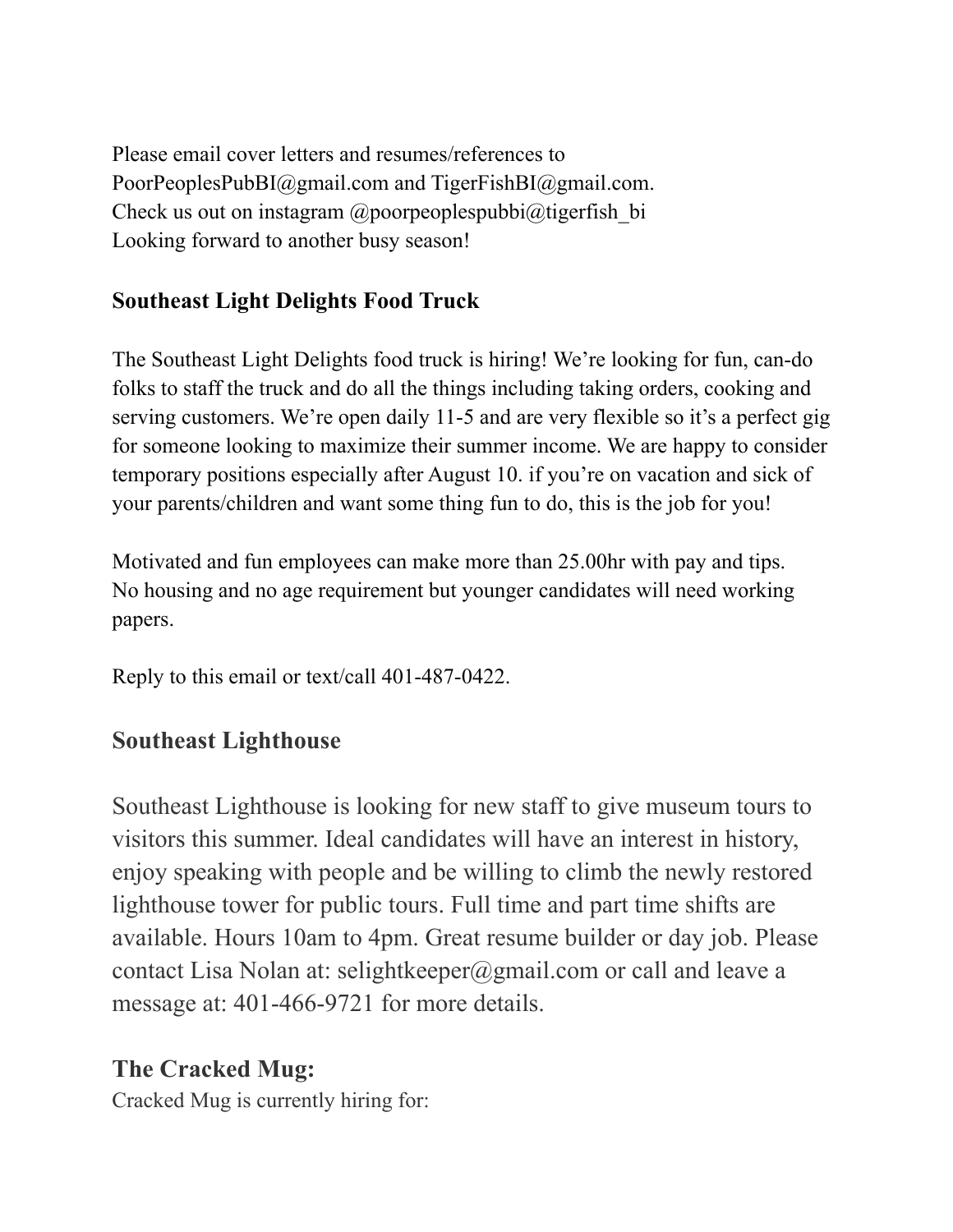Baristas Kitchen Help Bakers Hourly wage, tips and training provided. Limited housing available for the right candidate. Please send resume to: Alicia at the cracked mugbi $\omega$ gmail.com

# **The Oar:**

The Oar has the following positions open for the upcoming 2022 summer.

- Line Cooks/ Prep Cooks
- Cleaners/Dishwashers

Housing is available for all positions. Applicants **MUST** send exact dates of availability, resume, housing needs, recent photo and current references to [theoar@biresorts.com](mailto:theoar@bisorts.com) All interviews are done on Skype or Zoom most days 8 a.m. to 4 p.m. on a laptop or iPad. No cell sessions.

# **Atlantic Inn Restaurant:**

Atlantic Inn's Restaurant 1879 is looking for kitchen staff for the 2022 season! We are a fine dine restaurant serving dinner only focusing on from scratch tapas and new American & International Cuisine with a focus on seasonal, local ingredients, and is constantly changing /evolving and designed to complement our award-winning wine list.

As a cook you are trained on all stations. We seek creativity, ability to work with a great team. Our season starts in May and ends after Columbus Day.

An EO employer, offering competitive pay based on experience with the potential of future raises.

Housing is available for our full-time staff If interested or have questions, please feel free to call/email with resume, cover letters, and references:

Executive Chef Denny: 508-692-7665 / denny@atlanticinn.com

Brad Marthens: 401-524-2134 / brad@atlanticinn.com

# **Eli's Restaurant:**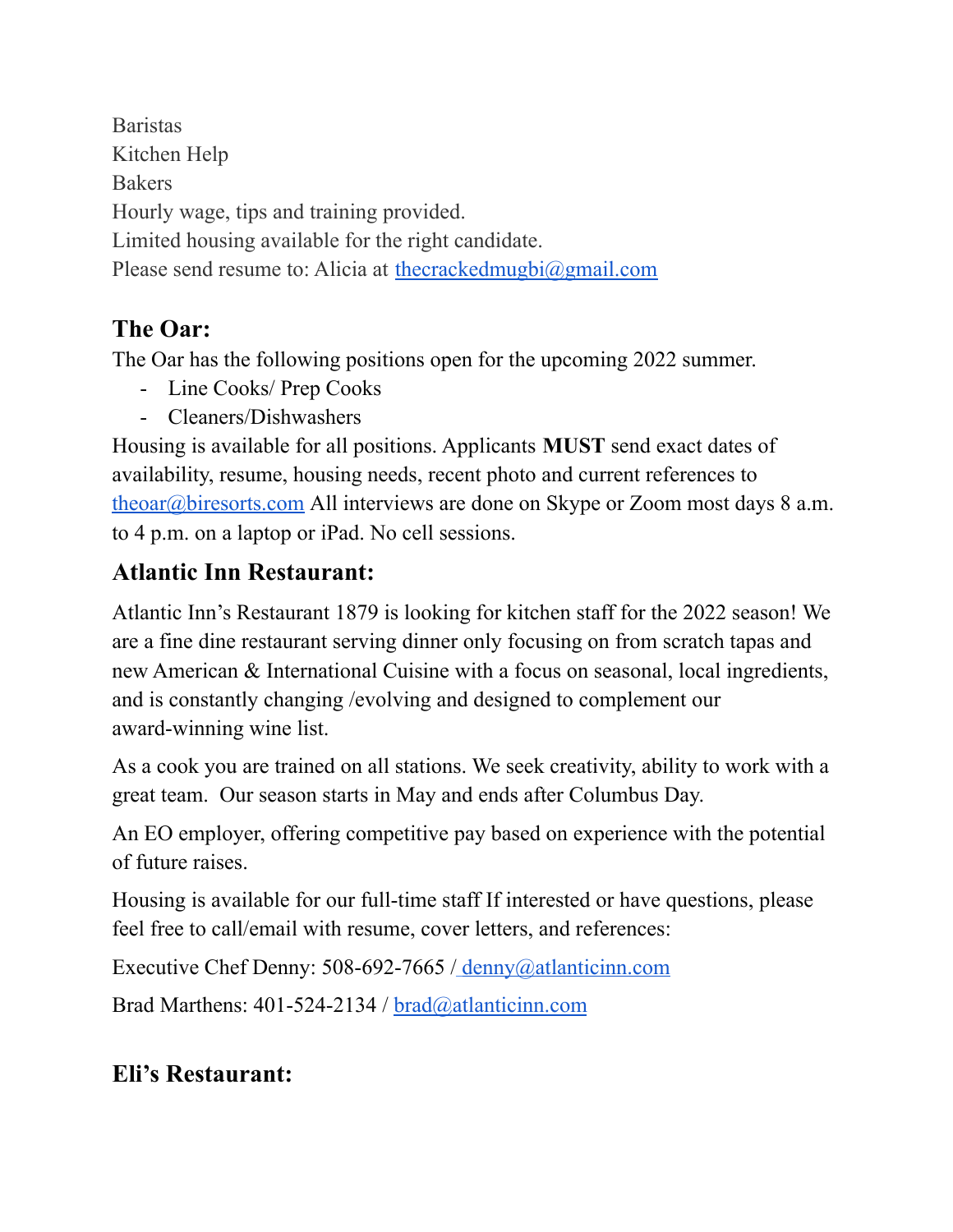Hiring kitchen staff.

We are a popular casual bistro style restaurant serving dinner only with a focus on creative American & Internationally influenced cuisine utilizing local ingredients, seafood and vegetarian. We seek creativity, ability to work with a great team. Our season for 2022 starts in April and ends in November.

An EO employer, offering competitive pay based on experience with the potential of future raises. Housing available for our full-time staff. If interested or you have any questions, please call/email with resume, cover letters, and references:

Executive Erika Monat: 413-230-6032 / erika@elisblockisland.com

Brad Marthens: 401-524-2134 / brad@atlanticinn.com

Rosemary Tobin: 401-741-1825

# **The Beachead:**

Looking for all positions; All front All back Housing Available for Chef and Dishwasher Positions. EMAIL:  $\frac{\text{becky}(a)}{\text{aimerlaviegroup.com}}$  with questions.

### **Rebecca's Seafood**

Rebecca's in town is looking for employees to join our team this upcoming summer season!

We do provide housing, so hiring full time spots at the moment and you must be able to stay until at least Labor Day. It's quick, easy, and a great first job to make summer money.

If you or anyone you know is interested in waitressing, please email us at rebeccashiring@gmail.com

Thanks!

Rebecca's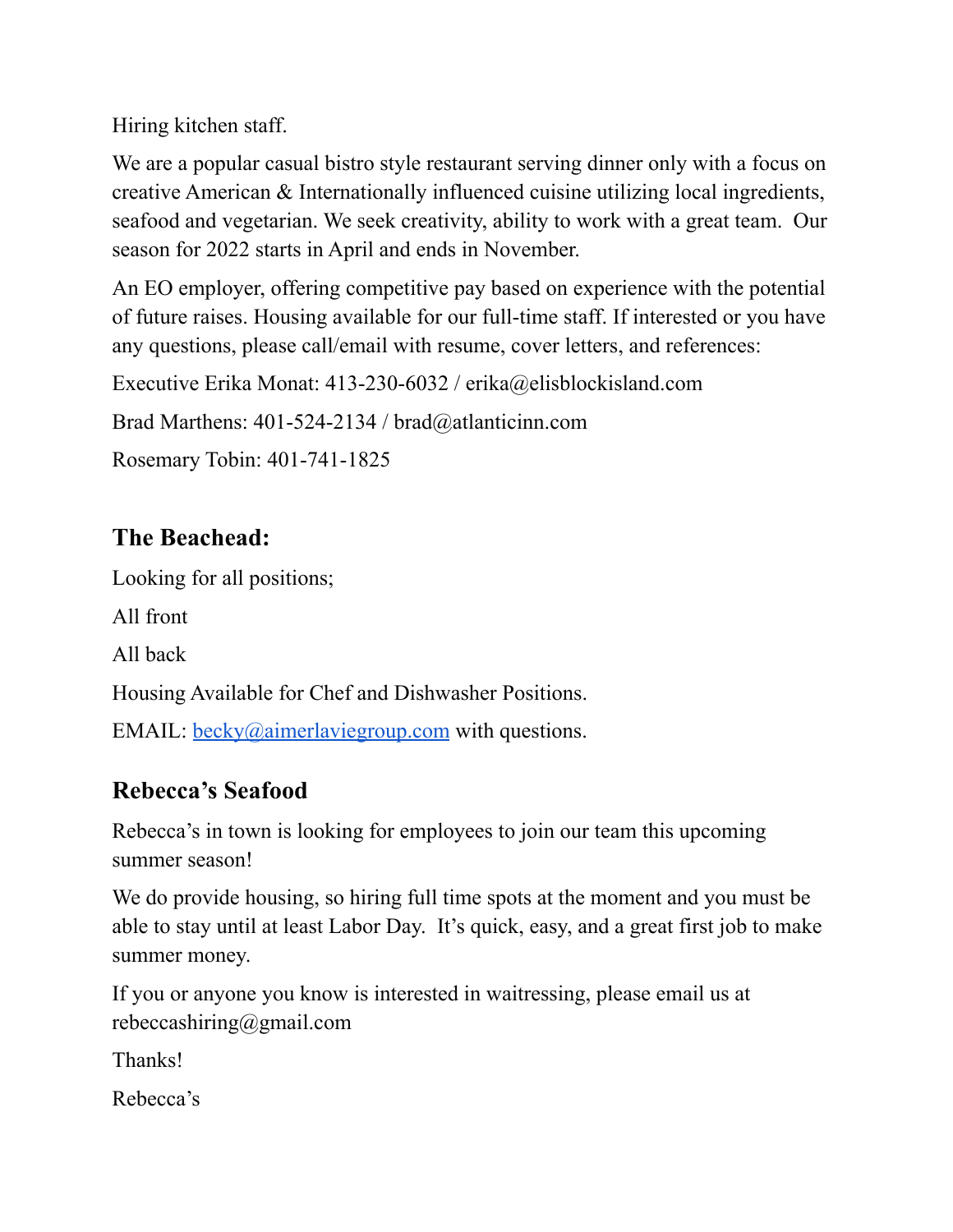(860) 335-0603

#### **Ben and Jerry's Ice Cream**

Ben & Jerry's is looking for ice cream servers. Hourly wage plus tips. Some housing is available.

Contact [papacl@aol.com](mailto:papacl@aol.com)

#### **Farmstead Refreshments:**

Farmstead Refreshments Food Truck located at the 1661 Animal Farm is looking for summer help. Work atmosphere is among the most fun on the island. Here's who we are looking for:

#### FOR JULY & AUGUST

Window Workers / Smoothie Makers - Great first job for teenagers who want to learn and earn or perfect second job for anyone with free time-- we are open July & August, Tue - Sun, from 11am - 3pm.

Chef / Line Cook / Prep Cook - Part time or Full time. Experience Necessary competitive wage, quick paced, small menu; an overall simple and whimsical workplace. -- we prefer one employee with all these skills but will consider all experienced applicants

Interested? Access the application through the website: [www.farmsteadrefreshments.com](http://www.farmsteadrefreshments.com/)

or click directly to the application document:

[https://docs.google.com/forms/d/e/1FAIpQLSeyUgjVjAmx6AKWGGjhEThIr8L8d](https://docs.google.com/forms/d/e/1FAIpQLSeyUgjVjAmx6AKWGGjhEThIr8L8dyjq373sD8kLgbZ7Cj34Aw/viewform) [yjq373sD8kLgbZ7Cj34Aw/viewform](https://docs.google.com/forms/d/e/1FAIpQLSeyUgjVjAmx6AKWGGjhEThIr8L8dyjq373sD8kLgbZ7Cj34Aw/viewform)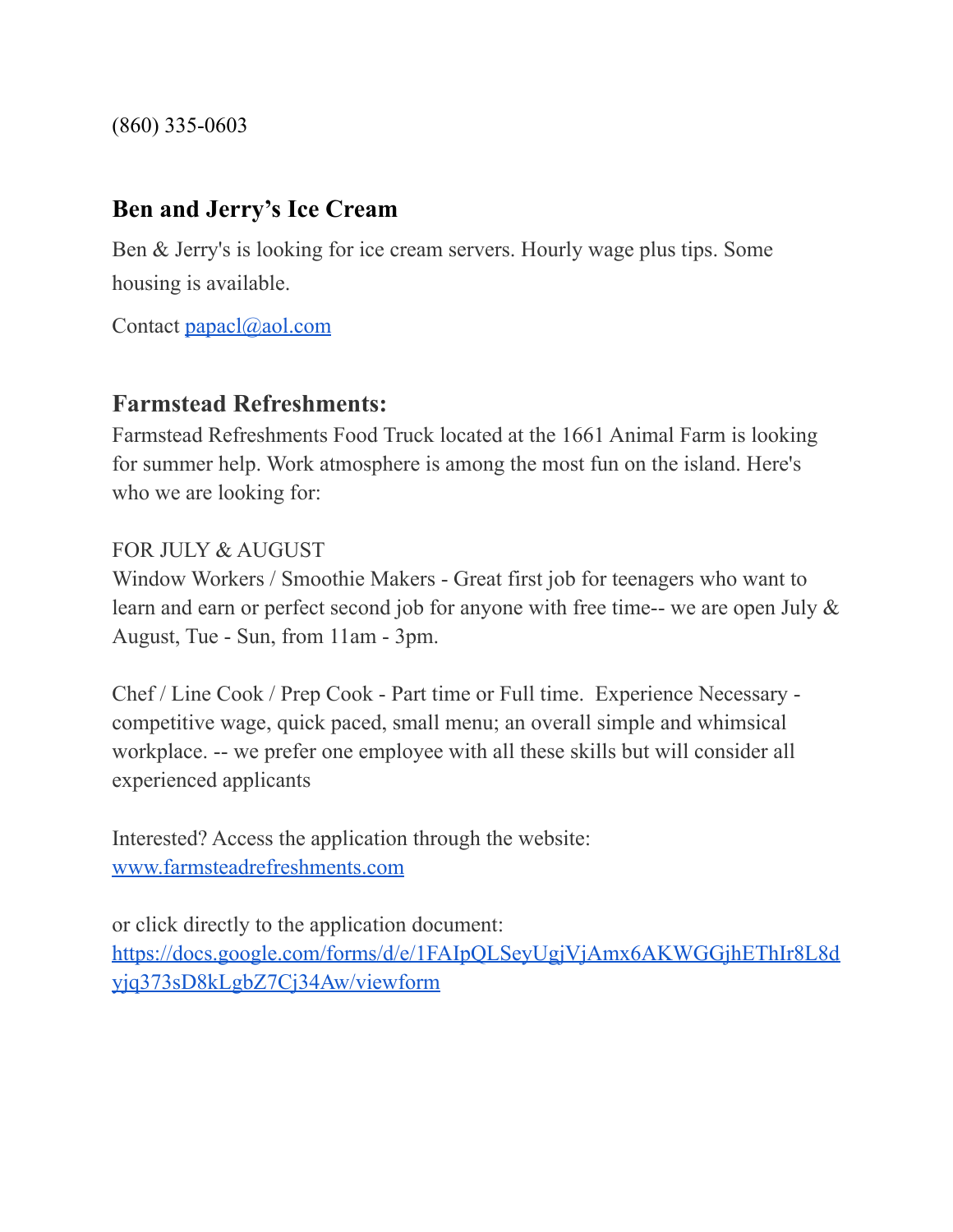#### **Southeast Light Delights:**

Southeast Light Delights, the food truck at the Southeast Lighthouse, is looking for help for the 2022 summer season. Food service experience and a fun demeanor are a must. No housing. Employment will run June through October. Please reply to seldelights@gmail.com.

#### **HOTELS & INNS**

**Sea Breeze Inn:** Sea Breeze Inn is looking for the following -- 1. Breakfast Prep/Kitchen clean-up 2. Housekeeper No housing. Contact : (401) 466-2275 or [info@seabreezeblockisland.com](mailto:info@seabreezeblockisland.com)

### **The 1661 Inn:**

The 1661 Inn has the following positions with housing: -Bellhop Folks who are interested should email manager@biresorts.com.

### **The Atlantic Inn:**

The Atlantic Inn is looking to fill all positions front and back of the house. Housing is available for full time staffers.

Contact [atlanticinn@biri.com.](mailto:atlanticinn@biri.com)

### **The Sheffield House:**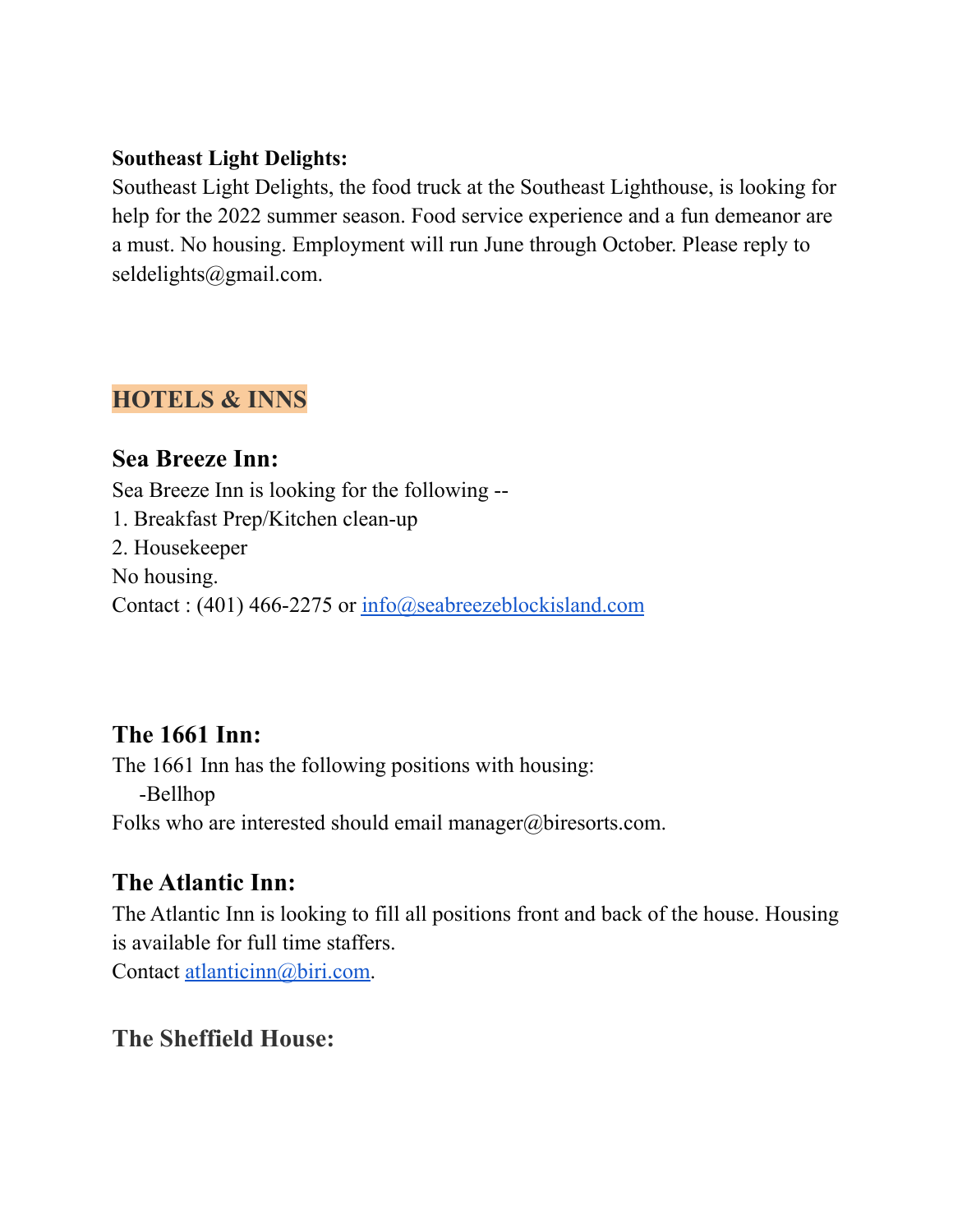The Sheffield House is seeking a part time housekeeper. Must be available Sunday, Monday, Thursday, & Friday from 10am -2pm. Housing may be available for the right candidate. Please call Diane : 401-741-6615

# **RETAIL:**

# **Block Island Trading Company:**

Block Island Trading Company is looking for full-time & part-time help all season long. Very flexible scheduling, competitive pay and great benefits! Call (401) 859-1524 or email info@blockislandtradingcompany.com. No housing available.

### **Diamondblue Surf Shop:**

We are looking for full-time and part-time staff. Contact [diamondblue.bi](http://diamondblue.bi/)@gmail.com if you are interested. No housing

# **MarMar Boutique and BLOCKSTAR:**

Looking to hire a part time sales associate for the upcoming spring and summer. Flexible schedule and competitive pay based on experience.

Applicants must be comfortable working with the general public, and have some retail experience. Social Media, photography and computer knowledge are a plus. Please contact MarMar at marmarjewelsbi@gmail.com for more information. Sorry, no housing available.

# **The Mad Hatter:**

The Mad Hatter is hiring for a part-time employee for 10/15/20 hours a week for next season. No housing available unfortunately, but it is a great and very flexible second job to have.

Contact info insta@madhatterblockisland or madhatterblockiskand@gmail.com or text (401) 464-2149.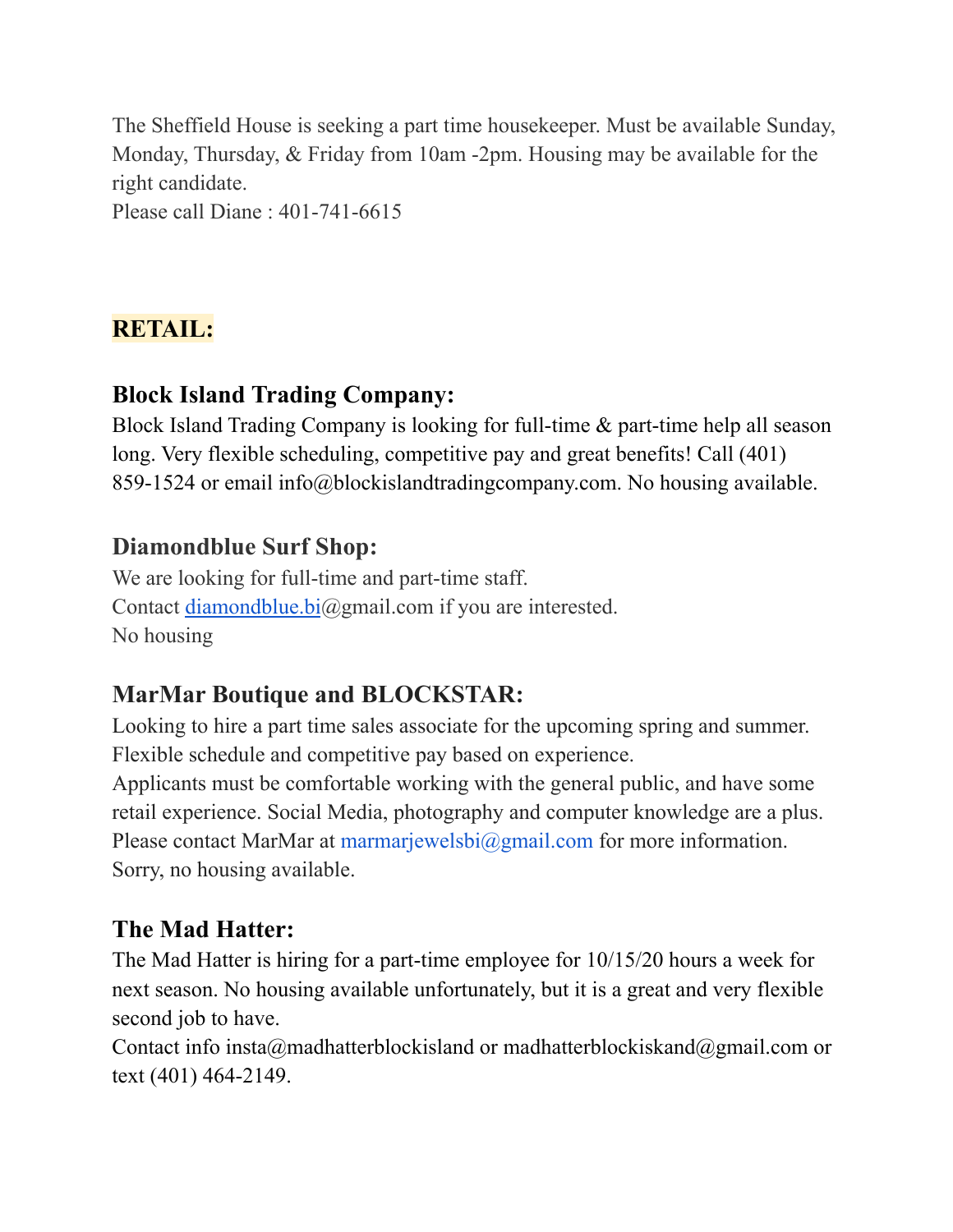# **MARINAS:**

### **New Harbor Boat Basin:**

Looking for full time and part time dock hands and office staff. Work on the water, meet lots of people and have fun! Please apply by sending an email to  $ss@newharborboatbasin.com$ . Season starts Memorial day weekend and runs though late September.

Attach Hours of availability, work experience, and one reference.

Thank you! Susan Schuyler Marina Office Manager New Harbor Boat Basin

### **OTHER:**

(includes Landscaping, Camp Counseling, Beach Rentals, Trash Removal, Packaging Services, Spa Services, Mowing, Bartending/ Concession Attendant, Medical Positions, Tour Guides & Babysitting.)

### **Islandscape:**

Islandscape is looking for landscapers for the 2022 season. Experience preferred, but not necessary. Season runs from May 1 to Halloween. No housing, sorry.

Contact Turtle by text only (401) 932-7979.

### **Block Island Ferry:**

Block Island Ferry is hiring for Bartender/ Concessions Attendant. Applicants must be 18 years of age. Job requires TIPS or SafeServe certification. Basic bartending skills are preferred but not required. Must have excellent communication skills with a strong work ethic and be committed to exceptional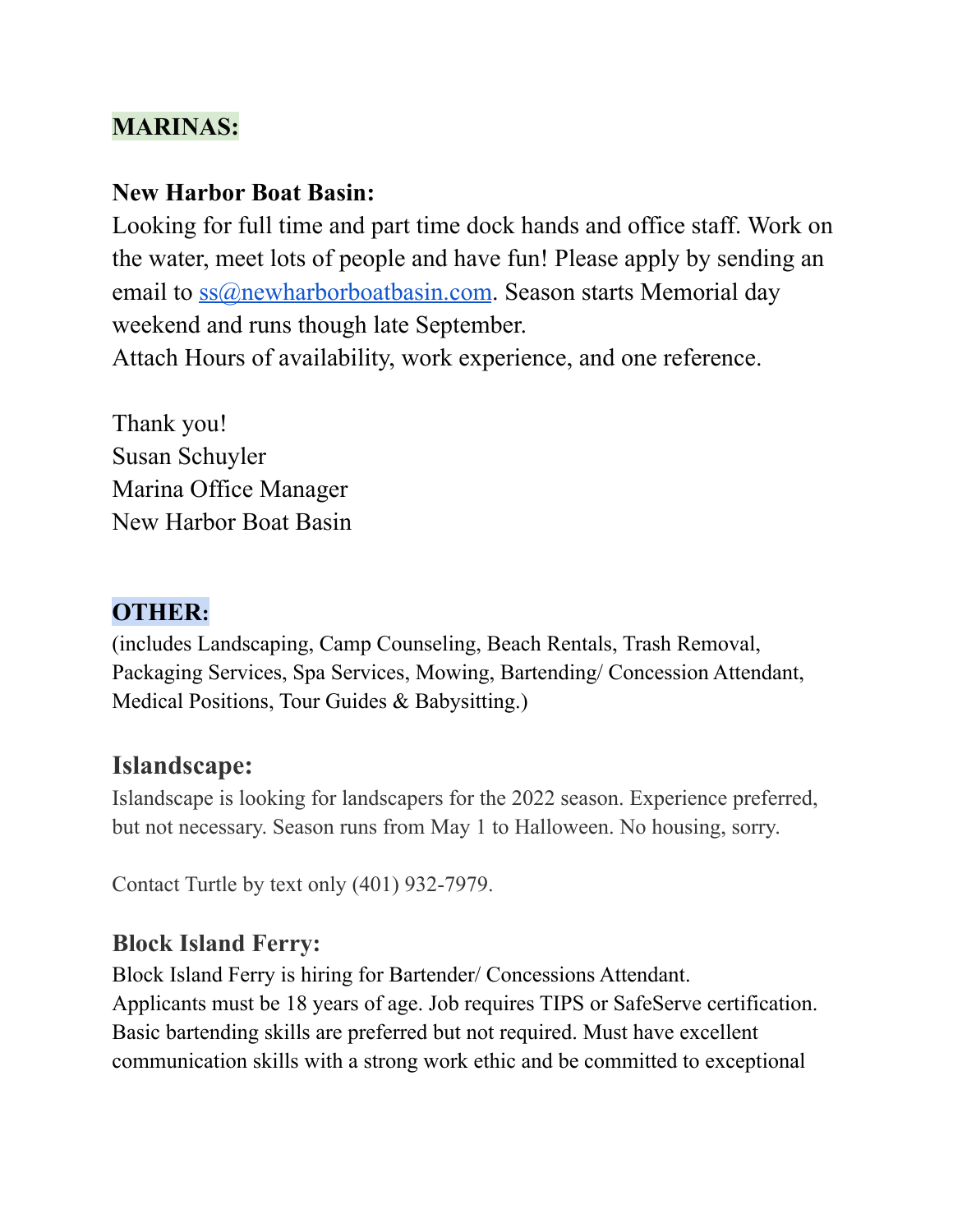customer service. Housing is provided to the right candidate. Competitive wages plus great tips!

Please contact 401-675-1248 for more details or email at [Nerissa@blockislandferry.com](mailto:Nerissa@blockislandferry.com)

# **The Block Island Recreation Department:**

The Block Island Recreation Department will be hiring for the following positions for the summer of 2022: Camp Counselors – 25 hours per week no housing \$12-\$15/hr Rental personnel – 40 hours per week no housing \$10.78/hr plus tips Beach Managers – up to 40 hour per week, full or part time available. Housing may be available. \$16/hr Certified Lifeguards - 40 hours per week, housing available \$15-17/hr (must be red cross certified and R.I. surf certified) Contact David at (401) 466-3223 or recreation@new-shoreham.com.

# **Pond and Beyond Kayak:**

Summer 2022 Pond and Beyond Kayak, Paddle boards, and eco tours Seeking a kayak/ SUP guide. In search of a certified guide and ideally someone with a naturalist background or willing to learn. Housing available. Please send resume to [blockislandkayak@gmail.com](mailto:blockislandkayak@gmail.com) [www.Pondandbeyondkayak.com](http://pondandbeyondkayak.com/) [www.facebook.com/PondandBeyondKayakBlockIsland/](http://www.facebook.com/PondandBeyondKayakBlockIsland/) [www.instagram.com/pondandbeyondkayak/](http://www.instagram.com/pondandbeyondkayak/)

# **McPick Trash Removal:**

♻️ 25-30 hours/week ♻️ Typical hours are from 8am-2pm ♻️ Great pay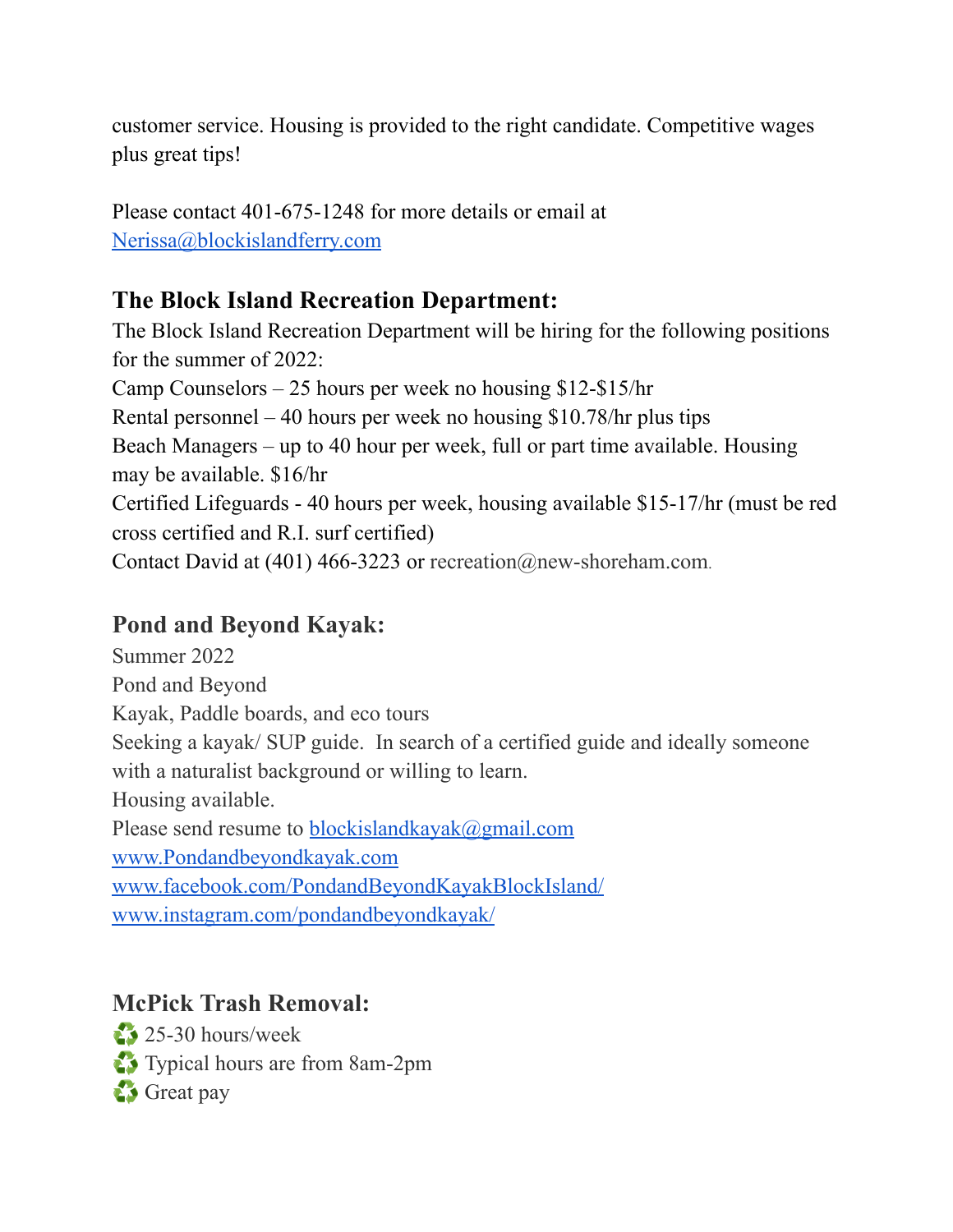♻️ Must have housing ♻️ Must have valid driver's license  $\bullet$  Must be able to lift 20+ lbs. ♻️ Trash truck is provided

# **Koru Eco Spa:**

Hiring with housing for the following positions….

Full time Spa supervisor, salaried

May 1 to October 1

Responsible for opening and closing the spa and overseeing all spa functions, customer service, tidying, social media and booking reservations.

Manicurists- we offer spa and basic nail services with a focus on welcoming personality and cleanliness.

Massage therapists for informed clientele, offering therapeutic massage and treatments with a focus on instinctively reading clients needs and maintaining clean spaces and steering personal hygiene. Please contact Jill at 4016549960 or koruspadesk@gmail.com to join the Koru Family of Professionals.

# **Lamb's Package Service:**

Lamb's Package Service is hiring NOW and we will also be seeking additional box truck and van drivers to begin in May and work through October (although there is flexibility around start/end dates).

Responsibilities include sorting packages on the dock, loading into vehicles and delivering to business and residences. Great way to see the island and meet lots of people! Minimum 25 hours per week guaranteed (July and August hours are usually 30-35 per week) Typical hours are Monday through Friday from 12 to 6 PM.

Applicants must be 18 or older, honest, responsible and hardworking. Clean driver's license and background check required. Competitive wages. Currently no housing is available but that may change by the summer.

Contact [lpsbi02807@gmail.com.](mailto:lpsbi02807@gmail.com)

# **Block Island Bike and Car Rental:**